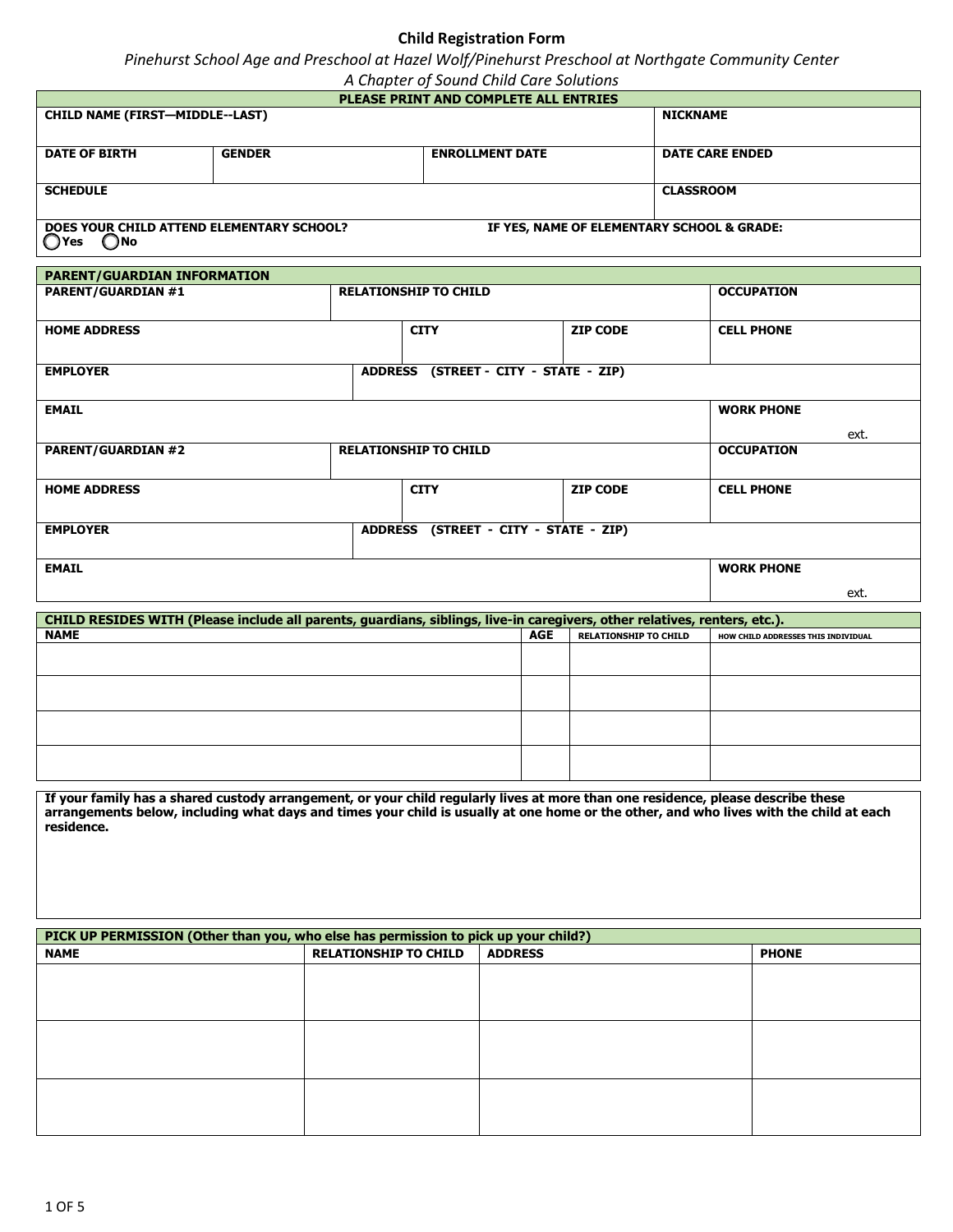| EMERGENCY CONTACTS (Other than you, who else should we notify in case of an emergency? Include one Out-of State contact)                                                                                                                                                                                                                                                                                                                                                                                                                                                                                                                                                                                                                                                                                                                                                                                                                                                                                                                                                                                                                                                                                                                                                                                                                                                                                                                                                                                                                                                                       |                                                                                                                                                                                                                                                                                                                                                                                                                                                                                          |                       |                                                               |                                                                                                                                                                                                                                                                                                                                                                                                                                                                                                                                                                                                                                                         |                                |
|------------------------------------------------------------------------------------------------------------------------------------------------------------------------------------------------------------------------------------------------------------------------------------------------------------------------------------------------------------------------------------------------------------------------------------------------------------------------------------------------------------------------------------------------------------------------------------------------------------------------------------------------------------------------------------------------------------------------------------------------------------------------------------------------------------------------------------------------------------------------------------------------------------------------------------------------------------------------------------------------------------------------------------------------------------------------------------------------------------------------------------------------------------------------------------------------------------------------------------------------------------------------------------------------------------------------------------------------------------------------------------------------------------------------------------------------------------------------------------------------------------------------------------------------------------------------------------------------|------------------------------------------------------------------------------------------------------------------------------------------------------------------------------------------------------------------------------------------------------------------------------------------------------------------------------------------------------------------------------------------------------------------------------------------------------------------------------------------|-----------------------|---------------------------------------------------------------|---------------------------------------------------------------------------------------------------------------------------------------------------------------------------------------------------------------------------------------------------------------------------------------------------------------------------------------------------------------------------------------------------------------------------------------------------------------------------------------------------------------------------------------------------------------------------------------------------------------------------------------------------------|--------------------------------|
| <b>NAME</b>                                                                                                                                                                                                                                                                                                                                                                                                                                                                                                                                                                                                                                                                                                                                                                                                                                                                                                                                                                                                                                                                                                                                                                                                                                                                                                                                                                                                                                                                                                                                                                                    |                                                                                                                                                                                                                                                                                                                                                                                                                                                                                          |                       | <b>RELATIONSHIP TO CHILD</b>                                  | <b>ADDRESS</b>                                                                                                                                                                                                                                                                                                                                                                                                                                                                                                                                                                                                                                          | <b>PHONE</b>                   |
|                                                                                                                                                                                                                                                                                                                                                                                                                                                                                                                                                                                                                                                                                                                                                                                                                                                                                                                                                                                                                                                                                                                                                                                                                                                                                                                                                                                                                                                                                                                                                                                                |                                                                                                                                                                                                                                                                                                                                                                                                                                                                                          |                       |                                                               |                                                                                                                                                                                                                                                                                                                                                                                                                                                                                                                                                                                                                                                         |                                |
|                                                                                                                                                                                                                                                                                                                                                                                                                                                                                                                                                                                                                                                                                                                                                                                                                                                                                                                                                                                                                                                                                                                                                                                                                                                                                                                                                                                                                                                                                                                                                                                                |                                                                                                                                                                                                                                                                                                                                                                                                                                                                                          |                       |                                                               |                                                                                                                                                                                                                                                                                                                                                                                                                                                                                                                                                                                                                                                         |                                |
|                                                                                                                                                                                                                                                                                                                                                                                                                                                                                                                                                                                                                                                                                                                                                                                                                                                                                                                                                                                                                                                                                                                                                                                                                                                                                                                                                                                                                                                                                                                                                                                                | <b>NAME</b> Out-of-State Contact                                                                                                                                                                                                                                                                                                                                                                                                                                                         |                       | <b>RELATIONSHIP TO CHILD</b>                                  | <b>EMAIL</b>                                                                                                                                                                                                                                                                                                                                                                                                                                                                                                                                                                                                                                            | <b>PHONE</b>                   |
|                                                                                                                                                                                                                                                                                                                                                                                                                                                                                                                                                                                                                                                                                                                                                                                                                                                                                                                                                                                                                                                                                                                                                                                                                                                                                                                                                                                                                                                                                                                                                                                                |                                                                                                                                                                                                                                                                                                                                                                                                                                                                                          |                       |                                                               |                                                                                                                                                                                                                                                                                                                                                                                                                                                                                                                                                                                                                                                         |                                |
|                                                                                                                                                                                                                                                                                                                                                                                                                                                                                                                                                                                                                                                                                                                                                                                                                                                                                                                                                                                                                                                                                                                                                                                                                                                                                                                                                                                                                                                                                                                                                                                                |                                                                                                                                                                                                                                                                                                                                                                                                                                                                                          |                       | <b>CONSENT TO MEDICAL CARE AND TREATMENT OF A MINOR CHILD</b> |                                                                                                                                                                                                                                                                                                                                                                                                                                                                                                                                                                                                                                                         |                                |
| treatment.                                                                                                                                                                                                                                                                                                                                                                                                                                                                                                                                                                                                                                                                                                                                                                                                                                                                                                                                                                                                                                                                                                                                                                                                                                                                                                                                                                                                                                                                                                                                                                                     | I give permission for my child, ______                                                                                                                                                                                                                                                                                                                                                                                                                                                   |                       |                                                               | that includes first aid and CPR from a qualified child care staff member at Pinehurst School Age and Preschool Program, A<br>Chapter of Sound Child Care Solutions. I further authorize and consent to medical, surgical and hospital care, and treatment<br>or procedures to be performed for my child by a medical health professional or hospital when deemed immediately necessary<br>or advisable by the physician to safeguard my child's health if I cannot be contacted. I waive my right of informed consent to<br>such treatment. I also give my permission for my child to be transported by ambulance or aid car to an emergency center for | to receive emergency treatment |
|                                                                                                                                                                                                                                                                                                                                                                                                                                                                                                                                                                                                                                                                                                                                                                                                                                                                                                                                                                                                                                                                                                                                                                                                                                                                                                                                                                                                                                                                                                                                                                                                | Parent/Guardian #1 Signature                                                                                                                                                                                                                                                                                                                                                                                                                                                             |                       |                                                               | Date                                                                                                                                                                                                                                                                                                                                                                                                                                                                                                                                                                                                                                                    |                                |
|                                                                                                                                                                                                                                                                                                                                                                                                                                                                                                                                                                                                                                                                                                                                                                                                                                                                                                                                                                                                                                                                                                                                                                                                                                                                                                                                                                                                                                                                                                                                                                                                | Parent/Guardian #2 Signature                                                                                                                                                                                                                                                                                                                                                                                                                                                             |                       |                                                               | Date                                                                                                                                                                                                                                                                                                                                                                                                                                                                                                                                                                                                                                                    |                                |
|                                                                                                                                                                                                                                                                                                                                                                                                                                                                                                                                                                                                                                                                                                                                                                                                                                                                                                                                                                                                                                                                                                                                                                                                                                                                                                                                                                                                                                                                                                                                                                                                |                                                                                                                                                                                                                                                                                                                                                                                                                                                                                          |                       |                                                               | How did you find out about Pinehurst School Age and Preschool Program? Please check all that apply.                                                                                                                                                                                                                                                                                                                                                                                                                                                                                                                                                     |                                |
|                                                                                                                                                                                                                                                                                                                                                                                                                                                                                                                                                                                                                                                                                                                                                                                                                                                                                                                                                                                                                                                                                                                                                                                                                                                                                                                                                                                                                                                                                                                                                                                                | $\Box$ Family member/friend                                                                                                                                                                                                                                                                                                                                                                                                                                                              | □Child Care Resources | $\Box$ Website                                                | □ Flyer/Brochure                                                                                                                                                                                                                                                                                                                                                                                                                                                                                                                                                                                                                                        | □Outreach Event                |
|                                                                                                                                                                                                                                                                                                                                                                                                                                                                                                                                                                                                                                                                                                                                                                                                                                                                                                                                                                                                                                                                                                                                                                                                                                                                                                                                                                                                                                                                                                                                                                                                | □Seattle Preschool Program                                                                                                                                                                                                                                                                                                                                                                                                                                                               | $\Box$ CCAP           | $\square$ WCCC                                                | □Hazel Wolf/Northgate CC                                                                                                                                                                                                                                                                                                                                                                                                                                                                                                                                                                                                                                | $\Box$ Other                   |
|                                                                                                                                                                                                                                                                                                                                                                                                                                                                                                                                                                                                                                                                                                                                                                                                                                                                                                                                                                                                                                                                                                                                                                                                                                                                                                                                                                                                                                                                                                                                                                                                | <b>CONSENT FOR PHOTOGRAPHY AND VIDEO RECORDING</b>                                                                                                                                                                                                                                                                                                                                                                                                                                       |                       |                                                               |                                                                                                                                                                                                                                                                                                                                                                                                                                                                                                                                                                                                                                                         |                                |
| At Pinehurst School Age and Preschool Program, we regularly take photographs/videos/sound recordings of the children. These<br>photographs/videos/sound recordings and samples of your child's artwork may be used in classroom documentation, individual child<br>journals, newsletters (classroom, program, and consortium), brochures or other marketing materials, private communication groups<br>(such as ClassTag and Zoom), on our website, etc. Children's last names, address, or telephone numbers will not be disclosed. Your<br>child's name will not appear on brochures, our website, or marketing material. You may withdraw your consent at any time before<br>the images are incorporated into any learning materials or in any marketing by informing Pinehurst in writing. After the images are<br>incorporated into the materials, they will be permanently available.<br>By signing this consent form, staff or professional photographers acting on behalf of Pinehurst may take images for use in learning<br>and marketing materials. If you choose to not give consent for your child's photographs/videos/sound recordings to be taken and<br>used in accordance with this consent form, photographs/videos/sound recordings of your child may still be taken and used in your<br>child's classroom which may include journals, classroom documentation, class emails, private communication groups (such as<br>ClassTag and Zoom), class group photos, and videos/sound recordings to be viewed by children and families in the classroom and at<br>family events. |                                                                                                                                                                                                                                                                                                                                                                                                                                                                                          |                       |                                                               |                                                                                                                                                                                                                                                                                                                                                                                                                                                                                                                                                                                                                                                         |                                |
| $\Box$                                                                                                                                                                                                                                                                                                                                                                                                                                                                                                                                                                                                                                                                                                                                                                                                                                                                                                                                                                                                                                                                                                                                                                                                                                                                                                                                                                                                                                                                                                                                                                                         | Yes, I give consent for photographs/video/sound recordings to be taken and used in accordance with this consent form.                                                                                                                                                                                                                                                                                                                                                                    |                       |                                                               |                                                                                                                                                                                                                                                                                                                                                                                                                                                                                                                                                                                                                                                         |                                |
| $\Box$                                                                                                                                                                                                                                                                                                                                                                                                                                                                                                                                                                                                                                                                                                                                                                                                                                                                                                                                                                                                                                                                                                                                                                                                                                                                                                                                                                                                                                                                                                                                                                                         | No, I do not give permission for photographs/video/sound recordings to be taken and used in accordance with this consent<br>form. However, I do consent for photographs/videos/sound recording to be taken and used within my child's classroom only<br>(this include journals, classroom documentation, class emails, ClassTag, private Zoom meetings, class group photos, and<br>videos/sound recordings to be viewed by children and families in the classroom and at family events). |                       |                                                               |                                                                                                                                                                                                                                                                                                                                                                                                                                                                                                                                                                                                                                                         |                                |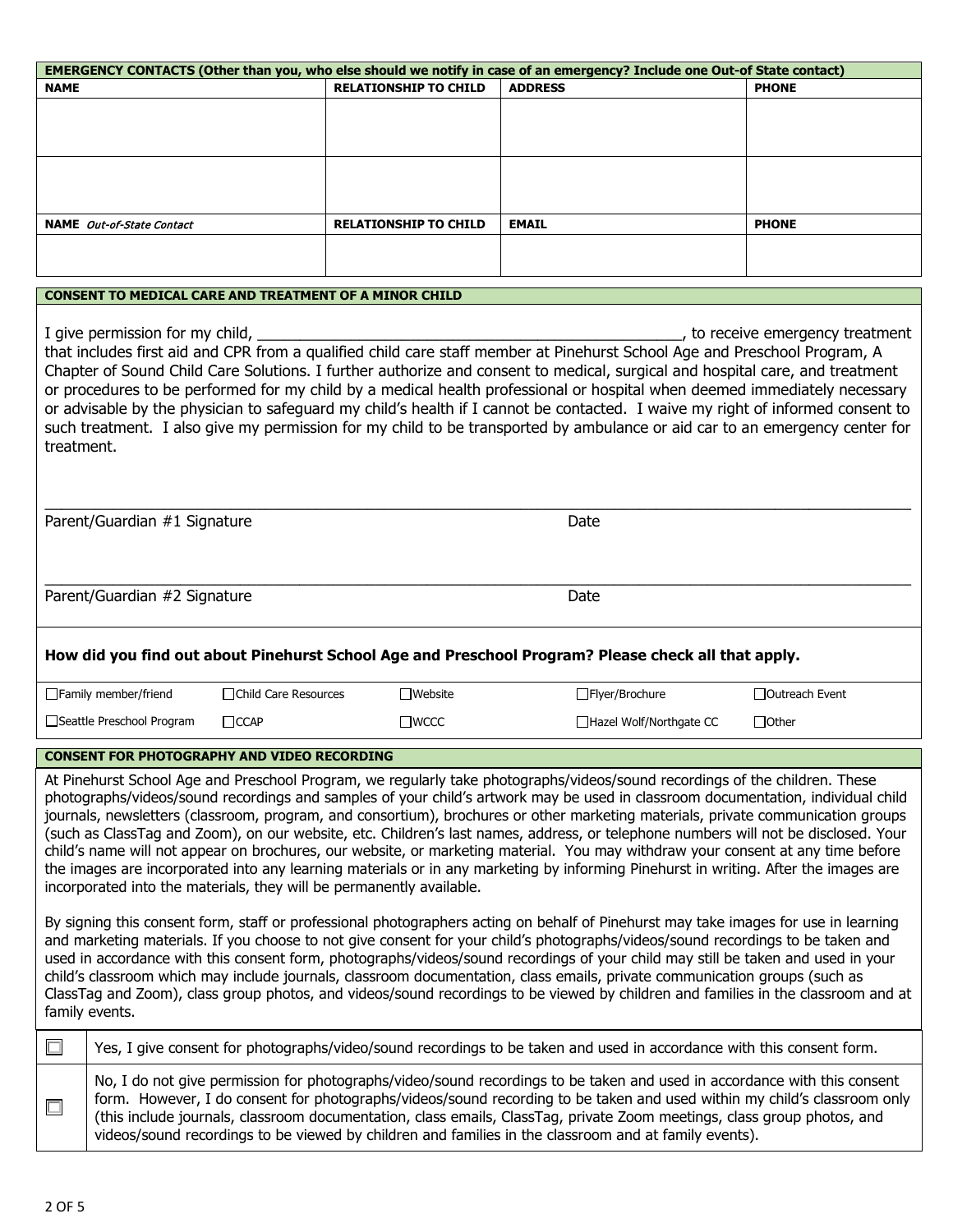| <b>HEALTH/MEDICAL INFORMATION</b>                                                                                         |           |              |                                                                                                                                 |                                                      |  |
|---------------------------------------------------------------------------------------------------------------------------|-----------|--------------|---------------------------------------------------------------------------------------------------------------------------------|------------------------------------------------------|--|
| <b>NAME OF CHILD'S PHYSICIAN/CLINIC</b>                                                                                   |           | <b>PHONE</b> | ADDRESS (STREET, CITY, ZIP)                                                                                                     | <b>DATE OF LAST</b>                                  |  |
|                                                                                                                           |           |              |                                                                                                                                 | <b>EXAM</b>                                          |  |
|                                                                                                                           |           |              |                                                                                                                                 |                                                      |  |
|                                                                                                                           |           |              |                                                                                                                                 |                                                      |  |
| <b>NAME OF CHILD'S DENTIST</b>                                                                                            |           | <b>PHONE</b> | ADDRESS (STREET, CITY, ZIP)                                                                                                     | <b>DATE OF LAST</b>                                  |  |
|                                                                                                                           |           |              |                                                                                                                                 | <b>EXAM</b>                                          |  |
|                                                                                                                           |           |              |                                                                                                                                 |                                                      |  |
|                                                                                                                           |           |              |                                                                                                                                 |                                                      |  |
| <b>Was Child:</b>                                                                                                         | Full Term |              | Premature<br>If so, by how much?                                                                                                |                                                      |  |
|                                                                                                                           |           |              | Does your child have allergies to any medications, foods, or other substances (peanuts, bee stings, pollen, soap, etc.)? Please |                                                      |  |
| 1.<br>list substances, allergy symptoms and treatment.                                                                    |           |              |                                                                                                                                 |                                                      |  |
|                                                                                                                           |           |              |                                                                                                                                 |                                                      |  |
|                                                                                                                           |           |              |                                                                                                                                 |                                                      |  |
|                                                                                                                           |           |              |                                                                                                                                 |                                                      |  |
|                                                                                                                           |           |              |                                                                                                                                 |                                                      |  |
|                                                                                                                           |           |              | 2. Please describe your child's current health status (illness, asthma, medical treatment plans, assistive devices, etc.).      |                                                      |  |
|                                                                                                                           |           |              |                                                                                                                                 |                                                      |  |
|                                                                                                                           |           |              |                                                                                                                                 |                                                      |  |
|                                                                                                                           |           |              |                                                                                                                                 |                                                      |  |
| List any medications currently being used by your child.<br>3.                                                            |           |              |                                                                                                                                 |                                                      |  |
|                                                                                                                           |           |              |                                                                                                                                 |                                                      |  |
|                                                                                                                           |           |              |                                                                                                                                 |                                                      |  |
| Does your child have an Individual Education Plan (IEP) $\bigcirc$ Yes $\bigcirc$ No<br>4.                                |           |              |                                                                                                                                 | If yes, please provide most recent copy to Pinehurst |  |
| 5.                                                                                                                        |           |              | Please list any special needs or developmental concerns (language delay, learning disability, autism, behavioral or emotional   |                                                      |  |
| concerns, etc.).                                                                                                          |           |              |                                                                                                                                 |                                                      |  |
|                                                                                                                           |           |              |                                                                                                                                 |                                                      |  |
|                                                                                                                           |           |              |                                                                                                                                 |                                                      |  |
|                                                                                                                           |           |              |                                                                                                                                 |                                                      |  |
| Please detail your child's past health history (including hospital stays, illnesses, etc.).<br>6.                         |           |              |                                                                                                                                 |                                                      |  |
|                                                                                                                           |           |              |                                                                                                                                 |                                                      |  |
|                                                                                                                           |           |              |                                                                                                                                 |                                                      |  |
|                                                                                                                           |           |              | 7. Describe your child's eating including dietary choices, restrictions or intolerances, and food likes/dislikes.               |                                                      |  |
|                                                                                                                           |           |              |                                                                                                                                 |                                                      |  |
|                                                                                                                           |           |              |                                                                                                                                 |                                                      |  |
|                                                                                                                           |           |              |                                                                                                                                 |                                                      |  |
| 8. Please describe your child's toileting (in diapers, toilet training, accidents, reminders needed, special words used). |           |              |                                                                                                                                 |                                                      |  |
|                                                                                                                           |           |              |                                                                                                                                 |                                                      |  |
|                                                                                                                           |           |              |                                                                                                                                 |                                                      |  |
|                                                                                                                           |           |              |                                                                                                                                 |                                                      |  |
| PERSONAL INFORMATION ABOUT YOUR CHILD                                                                                     |           |              |                                                                                                                                 |                                                      |  |
| 1. Languages spoken in your home                                                                                          |           |              |                                                                                                                                 |                                                      |  |
|                                                                                                                           |           |              |                                                                                                                                 |                                                      |  |
| Primary:                                                                                                                  |           |              | Secondary:                                                                                                                      |                                                      |  |
| Hello and Goodbye                                                                                                         |           |              | Please list words used in your language corresponding to the English below. Include additional words if desired.                |                                                      |  |
| Mom (or other parent/guardian) will be back.                                                                              |           |              |                                                                                                                                 |                                                      |  |
| Dad (or other parent/guardian) will be back.                                                                              |           |              |                                                                                                                                 |                                                      |  |
| Do you need to go potty?                                                                                                  |           |              |                                                                                                                                 |                                                      |  |
| It's time to eat.                                                                                                         |           |              |                                                                                                                                 |                                                      |  |
| It's outside time.                                                                                                        |           |              |                                                                                                                                 |                                                      |  |
| Please wash your hands.                                                                                                   |           |              |                                                                                                                                 |                                                      |  |
| Can I help you?                                                                                                           |           |              |                                                                                                                                 |                                                      |  |
| Time to clean up.                                                                                                         |           |              |                                                                                                                                 |                                                      |  |
| I am glad you are here.                                                                                                   |           |              |                                                                                                                                 |                                                      |  |
|                                                                                                                           |           |              |                                                                                                                                 |                                                      |  |
|                                                                                                                           |           |              |                                                                                                                                 |                                                      |  |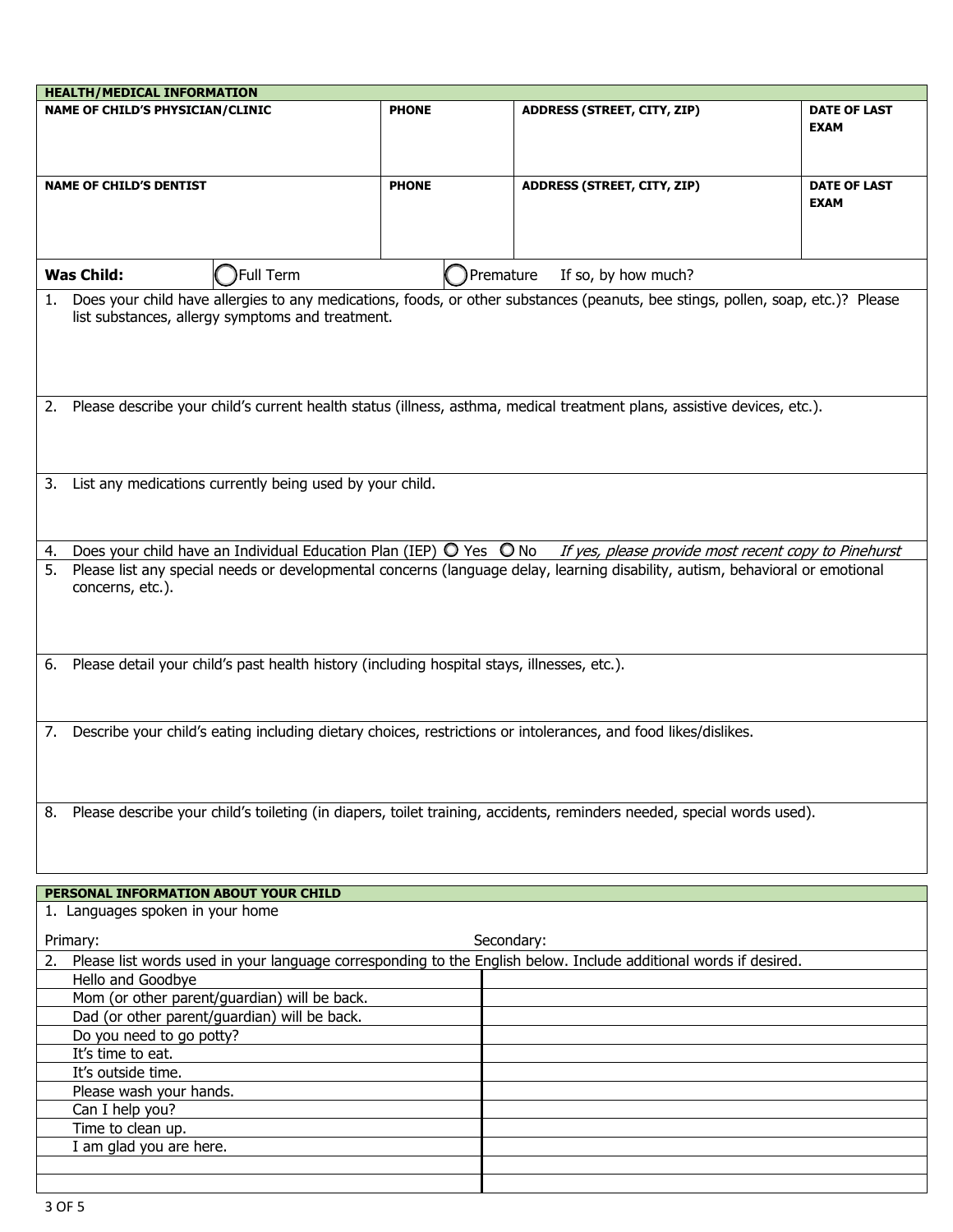| Describe your child's self-help skills (eating, dressing, washing, cleaning up, etc.).<br>4.<br>Describe your child's temperament (what works to comfort them, how they express anger/frustration, any fears, etc.)<br>5.<br>Please describe your family's approach to discipline.<br>6.<br>Describe some of your favorite activities to do together as a family.<br>7.<br>Describe your child's favorite activities, games, or toys.<br>8.<br>Describe your child's strengths.<br>9.<br>10. Do you have any concerns about your child?<br>11. What are your hopes and dreams for your child? | 3. | Child's Ethnicity: |
|-----------------------------------------------------------------------------------------------------------------------------------------------------------------------------------------------------------------------------------------------------------------------------------------------------------------------------------------------------------------------------------------------------------------------------------------------------------------------------------------------------------------------------------------------------------------------------------------------|----|--------------------|
|                                                                                                                                                                                                                                                                                                                                                                                                                                                                                                                                                                                               |    |                    |
|                                                                                                                                                                                                                                                                                                                                                                                                                                                                                                                                                                                               |    |                    |
|                                                                                                                                                                                                                                                                                                                                                                                                                                                                                                                                                                                               |    |                    |
|                                                                                                                                                                                                                                                                                                                                                                                                                                                                                                                                                                                               |    |                    |
|                                                                                                                                                                                                                                                                                                                                                                                                                                                                                                                                                                                               |    |                    |
|                                                                                                                                                                                                                                                                                                                                                                                                                                                                                                                                                                                               |    |                    |
|                                                                                                                                                                                                                                                                                                                                                                                                                                                                                                                                                                                               |    |                    |
|                                                                                                                                                                                                                                                                                                                                                                                                                                                                                                                                                                                               |    |                    |
| <b>FAMILY HOLIDAY QUESTIONNAIRE</b>                                                                                                                                                                                                                                                                                                                                                                                                                                                                                                                                                           |    |                    |

2. Please share how you recognize important holidays or special days in your family.

3. How do you feel about your child learning about or participating in holiday activities that are not part of your family's traditions?

| 4. What role would you like to play in holiday activities at Pinehurst?                              |                                                                                                         |                                                                           |
|------------------------------------------------------------------------------------------------------|---------------------------------------------------------------------------------------------------------|---------------------------------------------------------------------------|
| Assist with cooking project<br>Share music<br>Share holiday food<br>Read a holiday book to the class | Share pictures of your holiday celebration<br>Share a holiday game<br>Share a holiday artifact/heirloom | Share a holiday craft/art project<br>Share a holiday tradition<br>l Other |